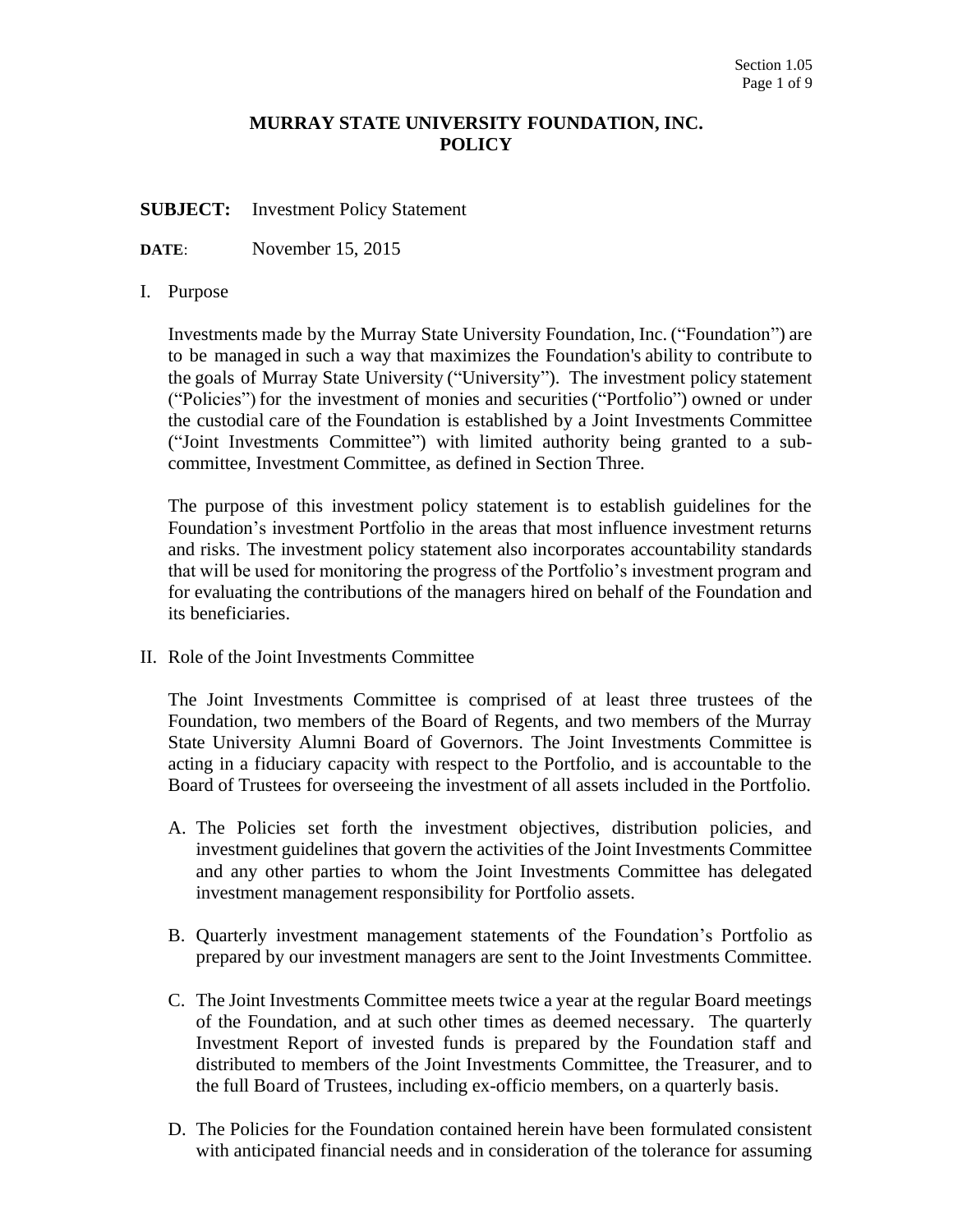investment and financial risk, as reflected in the majority opinion of the Joint Investments Committee.

- E. The Policies contained in this statement are intended to provide boundaries, where necessary, for ensuring that the Portfolio's investments are managed consistent with the short-term and long-term financial goals of the Foundation. At the same time, they are intended to provide for sufficient investment flexibility in the face of changes in capital market conditions and in the financial circumstances of the Foundation and University.
- F. The Policies will be reviewed by the Joint Investments Committee and the Board of Trustees of the Foundation on an annual basis or more often as needed. Changes may be made at their discretion and in consultation with the investment managers.
- III. Investment Committee Authority and Guidelines
	- A. The Investment Committee as provided for in Article 3, Section 3 of the Foundation By-Laws, and as approved at the October 9, 2009 Board of Trustees meeting allows for a three member Investment Committee ("Investment Committee") to make changes to the Foundation's Portfolio between regularly scheduled board meetings. This policy ratifies the intent of the Foundation's By-Laws and previous actions by the Board of Trustees to grant limited authority to the Investment Committee to make specific changes to the Portfolio between regularly scheduled board meetings in order to be efficient in our investment management process and to maximize Portfolio performance.
	- B. The Investment Committee will be required to adhere to the Foundation's existing investment policies, and will be limited to Portfolio changes of 10% or less of the Portfolio (or sometimes referred to as Investment Pool), cumulatively, between regularly scheduled board meetings (i.e. if the investment pool is \$90 million, then cumulative changes between board meetings shall be limited to \$9 million). If extraordinary circumstances exist, and it is deemed by the Investment Committee that Portfolio changes greater than 10% (cumulatively) should occur, then the Joint Investments Committee shall be consulted by a conference call as soon as reasonably possible.
	- C. Portfolio changesmade between board meetings by the Investment Committee will be presented to the Joint Investments Committee and Board of Trustees at the next scheduled board meeting for ratification of all actions pursuant to this policy.
	- D. In addition, the Investment Committee does not have the authority to hire new investment managers between board meetings, change existing investment managers, or change overall investment policy, but will have the ability to make recommendations regarding new or existing investment managers to the Joint Investments Committee at the next board meeting. Changes in existing investment managers, the hiring of new investment managers, or changes in investment policy, shall be conducted by the Joint Investments Committee through an agreed process and approved by the Board of Trustees.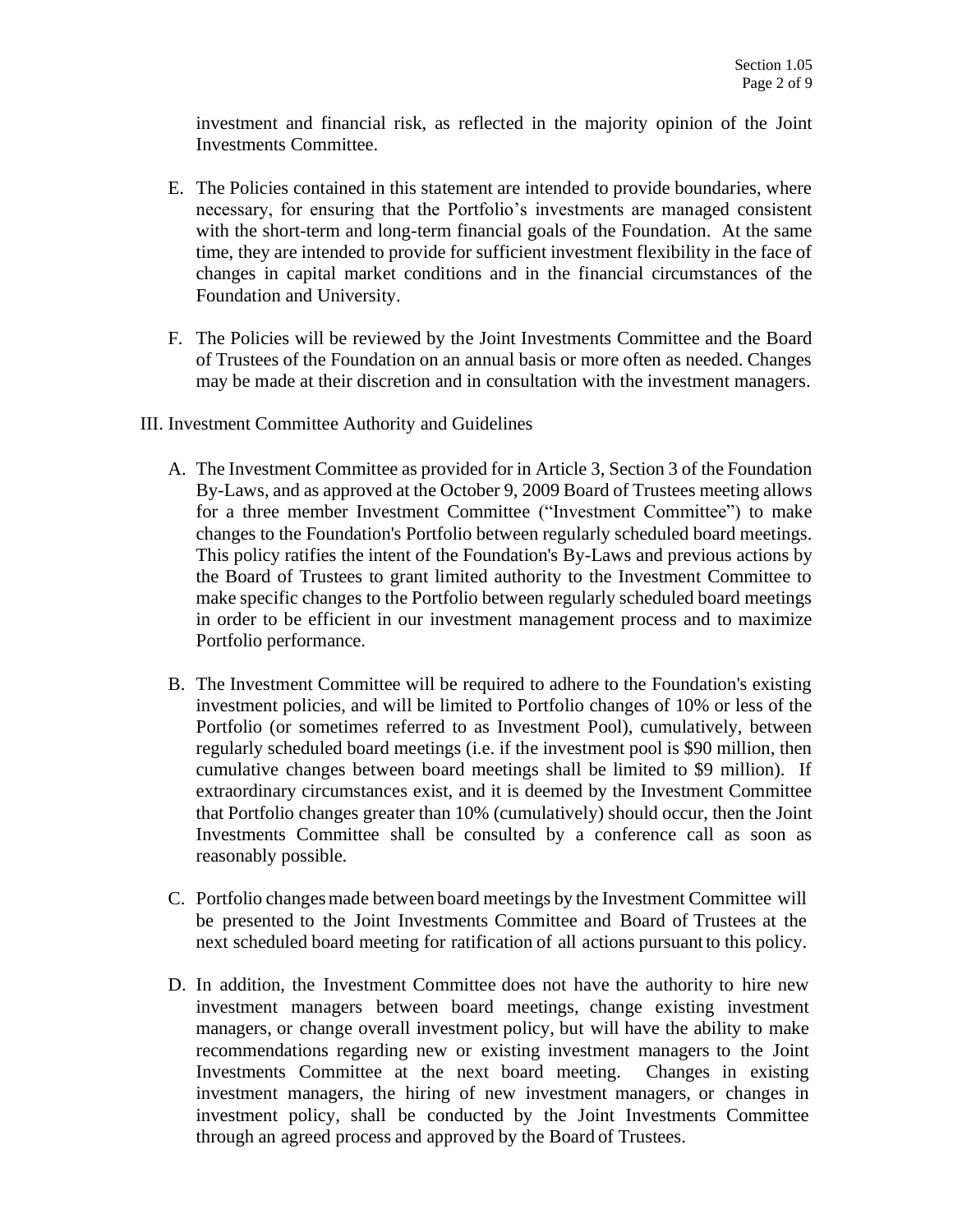- E. The Investment Committee shall in writing direct the President of the Foundation to make approved changes in the Portfolio within the parameters of these guidelines.
- IV. Investment Objective and Spending Policy
	- A. The Foundation is to invest with the objective of preserving the long-term, real purchasing power of assets while providing a relatively predictable and growing stream of annual distributions ("Spending Rate") in support of the University.
	- B. For the purpose of making distributions, the Foundation shall make use of a total return based spending policy, meaning that it will fund distributions from net investment income, net realized capital gains, and proceeds from the sale of investments.
	- C. The distribution of Foundation assets will be permitted to the extent that such distributions do not exceed a level that would erode the Foundation's real assets over time. The Joint Investments Committee will seek to reduce the variability of annual Foundation distributions by factoring past spending and Portfolio asset values into its current spending decisions. The Joint Investments Committee will review spending assumptions annually upon a recommendation by the Foundation President for the purpose of deciding the annual Spending Rate, whether any changes therein necessitate amending the Foundation's spending policy, its target asset allocation, or both. In addition, the Board of Trustees shall approve the annual Spending Rate upon a recommendation by the Foundation President and approval by the Joint Investments Committee.
	- D. Periodic cash flow, either into or out of the Portfolio, will be used to better align the Portfolio to the target asset allocation outlined in the Asset Allocation Policy at Section V. A. herein.
- V. Portfolio Investment Policies
	- A. Asset Allocation Policy
		- 1. The Joint Investments Committee recognizes that the strategic allocation of Portfolio assets across broadly-defined financial asset and sub-asset categories with varying degrees of risk, return, and return correlation will be the most significant determinant of long-term investment returns and Portfolio asset value stability.
		- 2. The Joint Investments Committee expects that actual returns and return volatility may vary widely from expectations and return objectives across short periods of time. While the Joint Investments Committee wishes to retain flexibility with respect to making periodic changes to the Portfolio's asset allocation, it expects to do so only in the event of material changes to the Foundation, to the assumptions underlying Foundation spending policies, and/or to the capital markets and asset classes in which the Portfolio invests.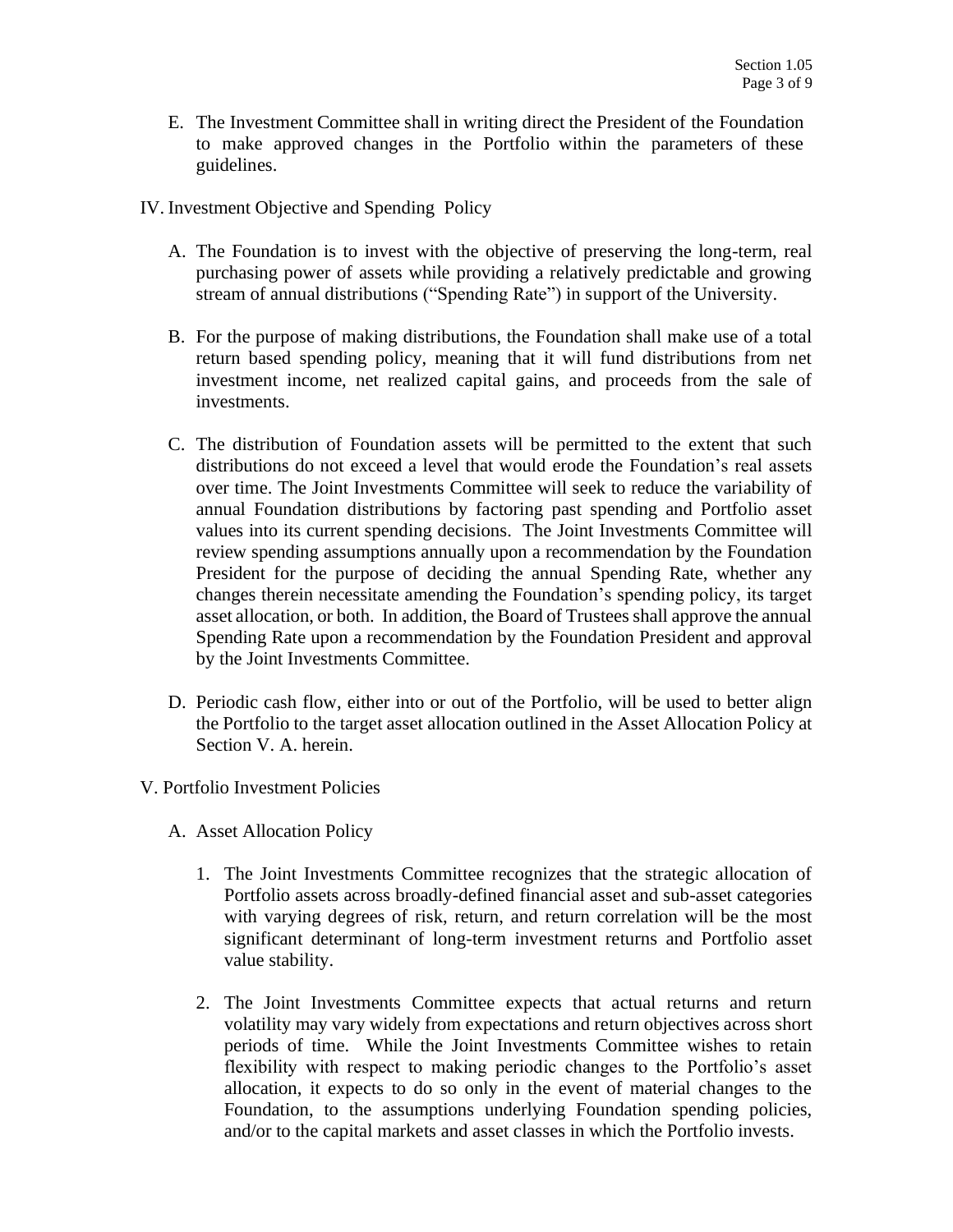- 3. Foundation assets will be managed as a balanced portfolio comprised of two major components: an equity portion and a fixed income portion. The expected role of Foundation equity investments will be to maximize the long-term real growth of Portfolio assets, while the role of fixed income investments will be to generate current income, provide for more stable periodic returns, and provide some protection against a prolonged decline in the market value of Portfolio equity investments. The Board of Trustees will determine the appropriate *mix* between equities and fixed income. The Board of Trustees may choose to invest up to 70%, or more, of available funds in equities. However, the Board of Trustees may also reduce equity exposure to as low as 40%, or less, when they deem it appropriate. The remainder will be invested in fixed income securities, including cash reserves, which the Board of Trustees may retain, separate from the managers from time to time.
- 4. Cash investments will, under normal circumstances, only be considered as temporary Portfolio holdings, and will be used for the Foundation's liquidity needs or to facilitate a planned program of dollar cost averaging into investments in either or both of the equity and fixed income asset classes.
- 5. Outlined below are the long-term strategic asset allocation guidelines, determined by the Joint Investments Committee to be the most appropriate, given the Foundation's long-term objectives and short-term constraints. Portfolio assets will, under normal circumstances, be allocated across broad asset and sub-asset classes in accordance with the following guidelines:

| <b>Asset Class</b>  | <b>Sub-Asset Class</b>       | <b>Target Allocation</b> |
|---------------------|------------------------------|--------------------------|
| <b>Equity</b>       |                              | 65%                      |
|                     | Domestic (U.S.)              | 39%                      |
|                     | International (Non-U.S.)     | 26%                      |
|                     |                              |                          |
| <b>Fixed Income</b> |                              | 34%                      |
|                     | <b>Investment Grade</b>      | 34%                      |
|                     |                              |                          |
| <b>Real Estate</b>  | Real<br>Estate<br>Investment | $1\%$                    |
|                     | <b>Trusts</b>                |                          |
|                     |                              |                          |
| Cash                |                              | 0%                       |

B. Diversification Policy

Diversification across and within asset classes is the primary means by which the Joint Investments Committee expects the Portfolio to avoid undue risk of large losses over long time periods. To protect the Portfolio against unfavorable outcomes within an asset class due to the assumption of large risks, the Joint Investments Committee will take reasonable precautions to avoid excessive investment concentrations. Specifically, the following guidelines will be in place: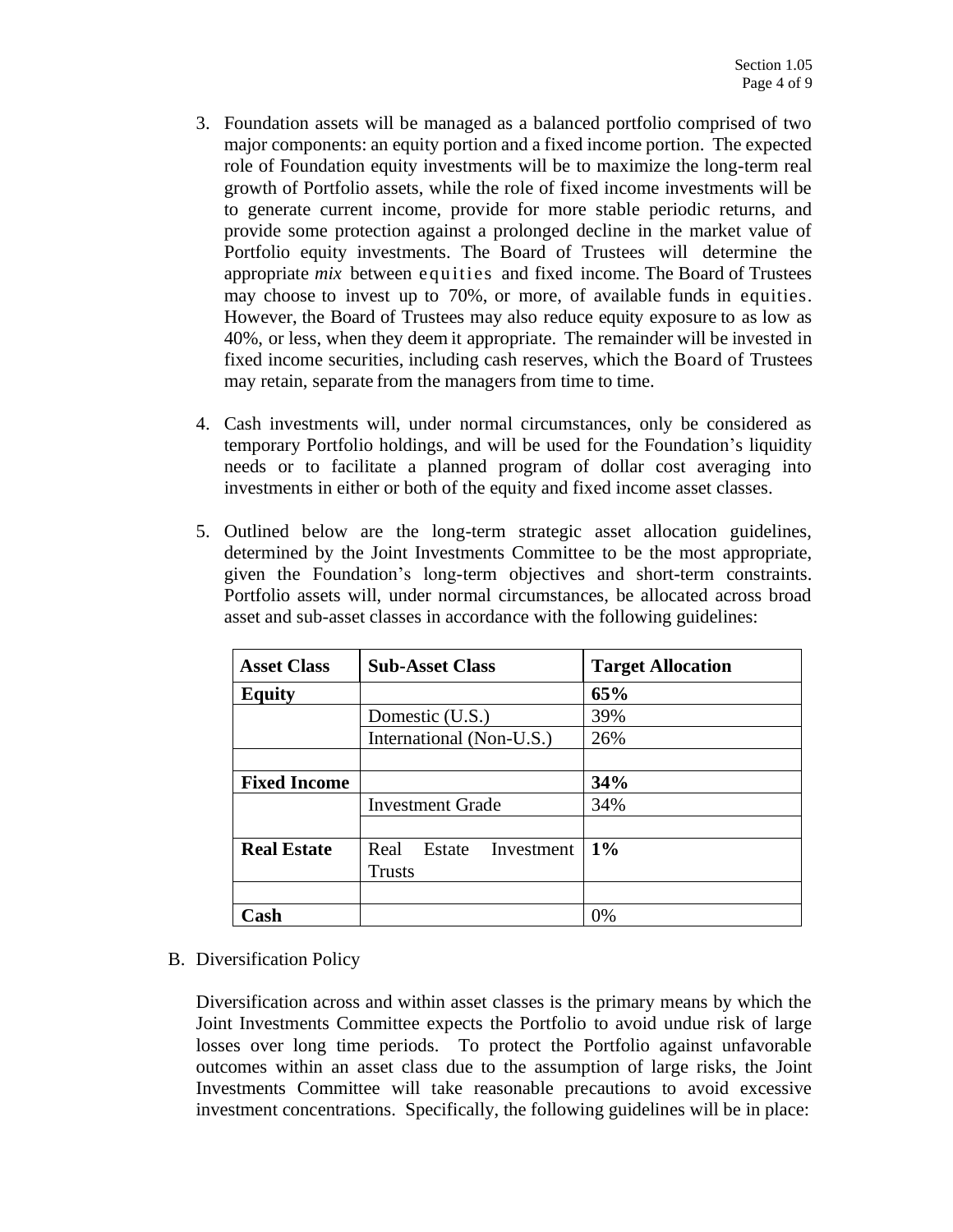- 1. With the exception of fixed income investments explicitly guaranteed by the U.S. government, no single investment security shall represent more than 5% of total Portfolio assets.
- 2. With the exception of passively managed investment vehicles seeking to match the returns on a broadly diversified market index, no single investment pool or investment company (mutual fund) shall comprise more than 20% of total Portfolio assets.
- C. Rebalancing Policies

It is expected that the Portfolio's actual asset allocation will vary from its target asset allocation as a result of the varying periodic returns earned on its investments in different asset and sub-asset classes. The Portfolio will be rebalanced to its target normal asset allocation as follows:

- 1. Utilize incoming cash flow (contributions) or outgoing money movements (disbursements) of the Portfolio to realign the current weightings closer to the target weightings for the Portfolio.
- 2. The Portfolio will be reviewed quarterly with the Investment Committee and President of the Foundation to determine the deviation from target weightings. During each quarterly review, the following parameters will be applied:
	- a) If any asset class (equity or fixed income) within the Portfolio is  $+/-5$ percentage points from its target weighting, the Portfolio will be rebalanced.
	- b) If any fund within the Portfolio has increased or decreased by greater than 20% of its target weighting, the fund may be rebalanced.
- 3. The President of the Foundation or Controller will provide the investment managers with quarterly fixed income statements in order to determine possible Portfolio rebalancing.
- 4. The investment managers may provide rebalancing recommendations at any time.
- 5. The investment managers shall act within a reasonable period of time to evaluate deviation from these ranges.
- D. Policies Governing Investment Discretion and Authorized/Prohibited **Transactions** 
	- 1. The Joint Investments Committee authorizes the outside investment manager, to invest in equity securities as of October 13, 1995.
	- 2. The Joint Investments Committee authorizes the outside investment managers to also invest in fixed income accounts as of June 10, 1998. **The policy**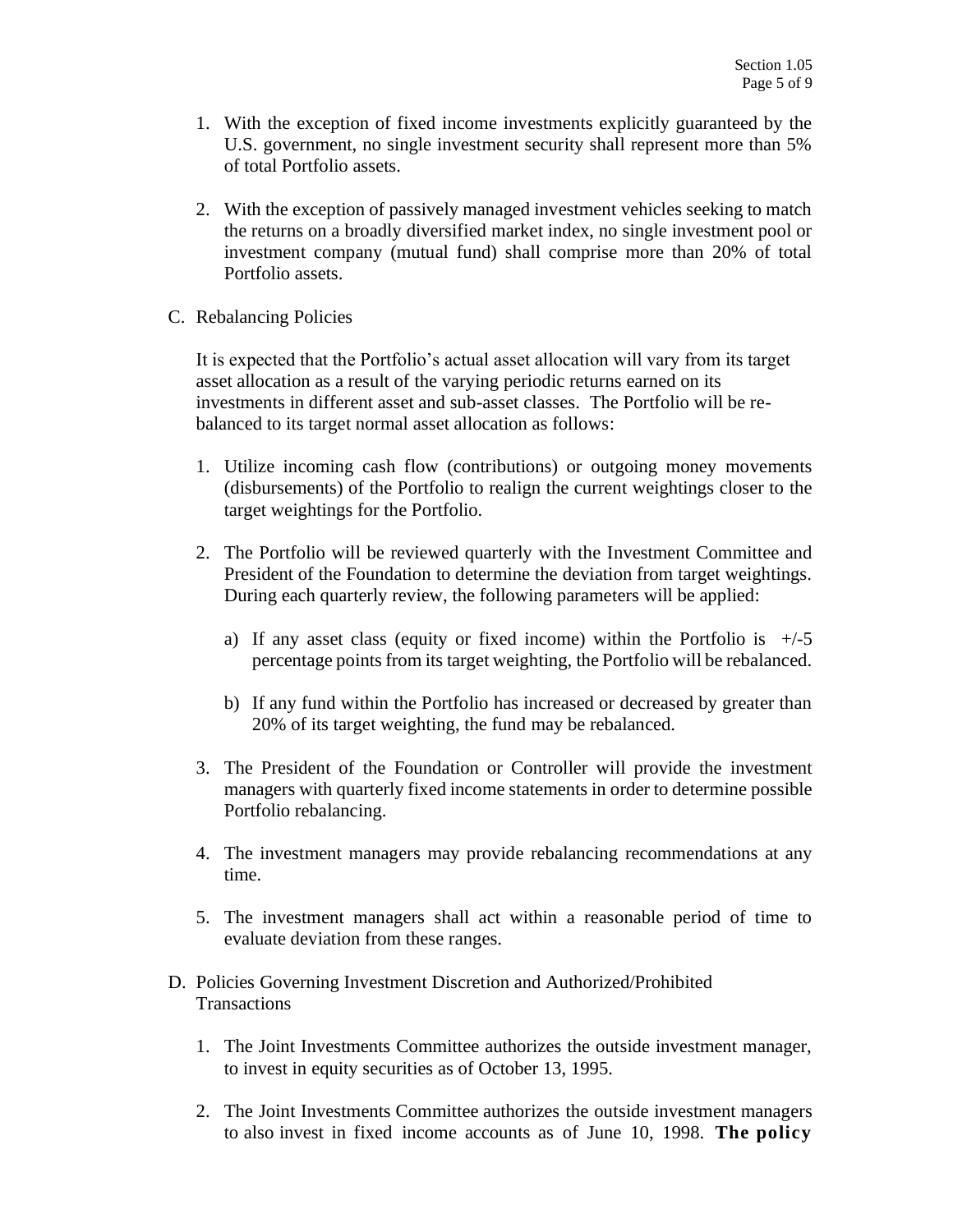## **is included below in "Investment Guidelines for Fixed Income Managers."**

- 3. The Joint Investments Committee authorizes the Investment Committee to make investments of excess cash not being invested through the investment managers as follows:
	- a. Cash funds available for investments shall, whenever possible, be pooled into amounts of \$100,000 or more.
	- b. Cash funds shall be invested for short-term periodsin non-speculative, liquid assets such as Treasury Securities, Certificates of Deposit, Money Market Funds, or other Government backed securities. It may be necessary to use collateralization vehicles such as a letter of credit to fully secure short-term, liquid investments.
	- c. A maximum investment of \$250,000 shall be held in any institution at a given time. (Exception: A locally negotiated, fully secured arrangement for the investment of checking account funds, as permitted by cash flow requirements.)
	- d. No investment shall be placed with any institution on the basis of political favor, friendship, or influence by any officials, alumnus or friend of the University. Competitive, safe, and best bids shall be sought for all funds invested by Foundation officials.
	- e. Funds in checking accounts will be invested in negotiated short-term certificates of deposit, prime accounts, money market accounts or other insured, interest bearing accounts.
- 4. The purchase of real estate shall be authorized by the Investment Committee or Joint Investment Committee.
- 5. Pooled investment earnings, including realized and unrealized gains and losses, shall be pro-rated to the individual investment accounts in accordance with the amount of funds invested. This allocation will be made based on the market value of each fund's principal balance at the beginning of the quarter.
- E. Investment Guidelines for Fixed Income Managers
	- 1. Investments will be mostly limited to marketable debt securities rated at the time of purchase within the four highest investment grade ratings (BBB, Baa or better) assigned by Moody's Investors Service, Inc. or Standard & Poor's Corporation or which, although not rated by either agency, are deemed as being of investment quality equivalent.
	- 2. Fixed income securities return expectations are to exceed the Bloomberg US Aggregate Bond Index or other similar index, as deemed acceptable to the Joint Investments Committee over one, three and five years. The Portfolio's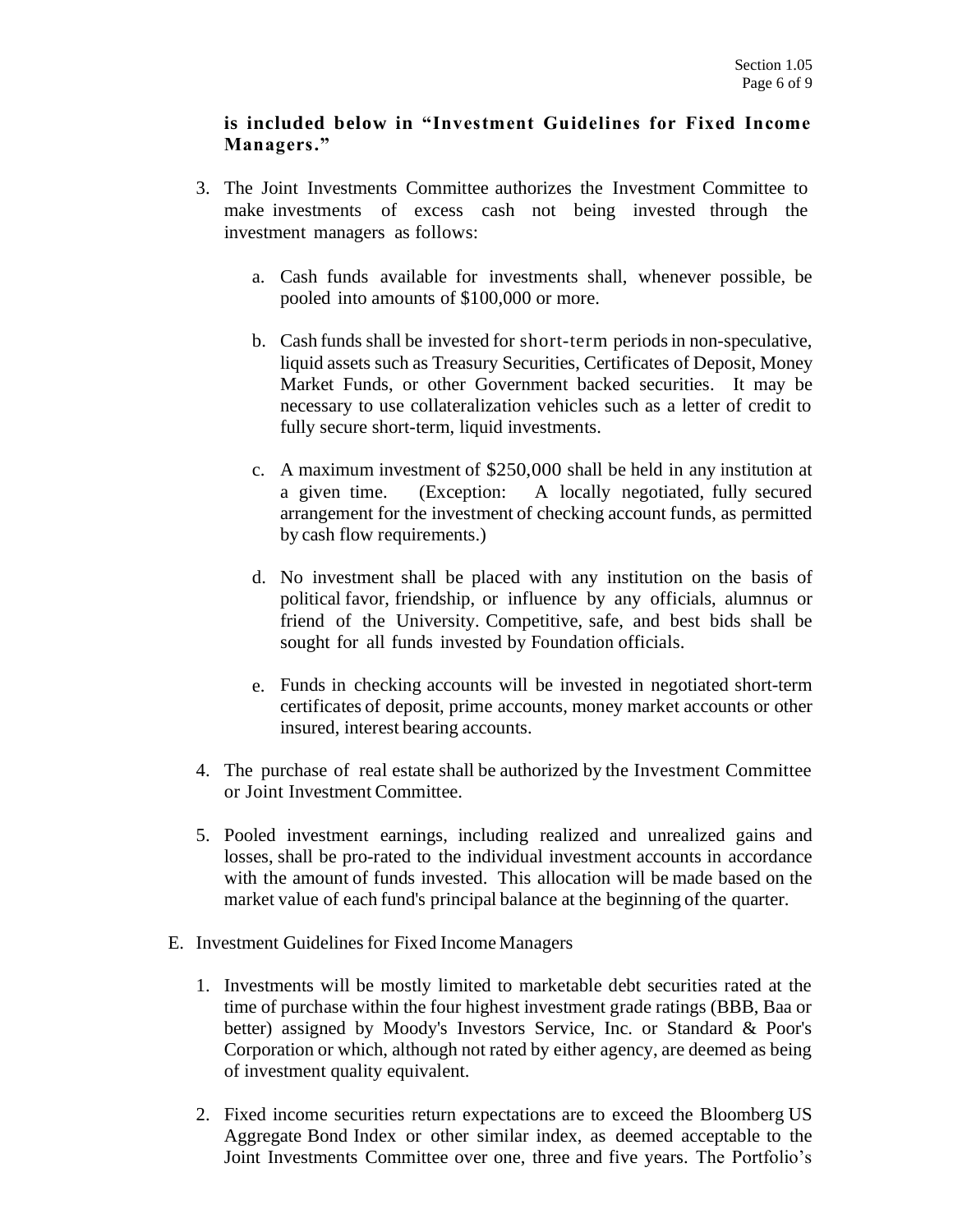duration should be within a range of  $+/- 20\%$  of the duration of the Index

- 3. Not more than twenty percent (20%) of the fixed income portion of the Portfolio may be invested in any one broadly defined industry, regardless of the number of individual holdings. Not more than five percent (5%) of the fixed income portfolio may be invested in any one corporate issuer, at cost, specifically excluding U.S. Treasury, GNMA, FNMA, FHLB and any other government sponsored enterprise securities. (U.S. Treasury and GNMA also excluded from the 20% limit above).
- 4. Up to 5.0% of the assets in the fixed income portion of the Portfolio may be securities of investment grade foreign issuers, including emerging markets securities.
- 5. The fixed income portion of the Portfolio may include corporate securities, U.S. Government securities, zero coupon securities, mortgage-backed securities, commercial mortgage backed securities (CMBS), collateralized mortgage obligations, asset backed securities, equipment trust certificates, taxable municipal bonds, preferred securities, and real estate investment trusts (REITs). No more than twenty percent (20%) of the fixed income portion of the Portfolio may be invested in a combination of the following asset types: asset backed securities, equipment trust certificates, taxable municipal bonds, preferred securities, and real estate investment trusts.
- 6. In order to ensure overall diversification (maturity,sector, issuer, quality, etc.), all the Foundation's fixed income holdings will be taken into consideration when making investment decisions.
- 7. Mutual funds and other types of commingled investment vehicles provide, under some circumstances, lower costs and better diversification than can be obtained with separately managed portfolios pursuing the same investment objectives. However, commingled investment funds cannot customize their investment policies and guidelines to the specific needs of individual clients. Therefore, if the Foundation selects a mutual fund or other type of commingled vehicle for investment, either directly or through an investment management agreement, then the written guidelines and policies of the commingled fund or the prospectus and statement of additional information for the mutual fund, and any provisions set forth in any investment management agreement will replace this Policy Statement for these particular type of investments. The Manager or other fund representative will provide a copy of the applicable commingled or mutual fund guidelines, policies, prospectus and other governing documents to the Foundation.
- F. Other Investment Policies

Unless expressly authorized by the Joint Investments Committee, the Portfolio, the underlying funds, and its investment managers are prohibited from: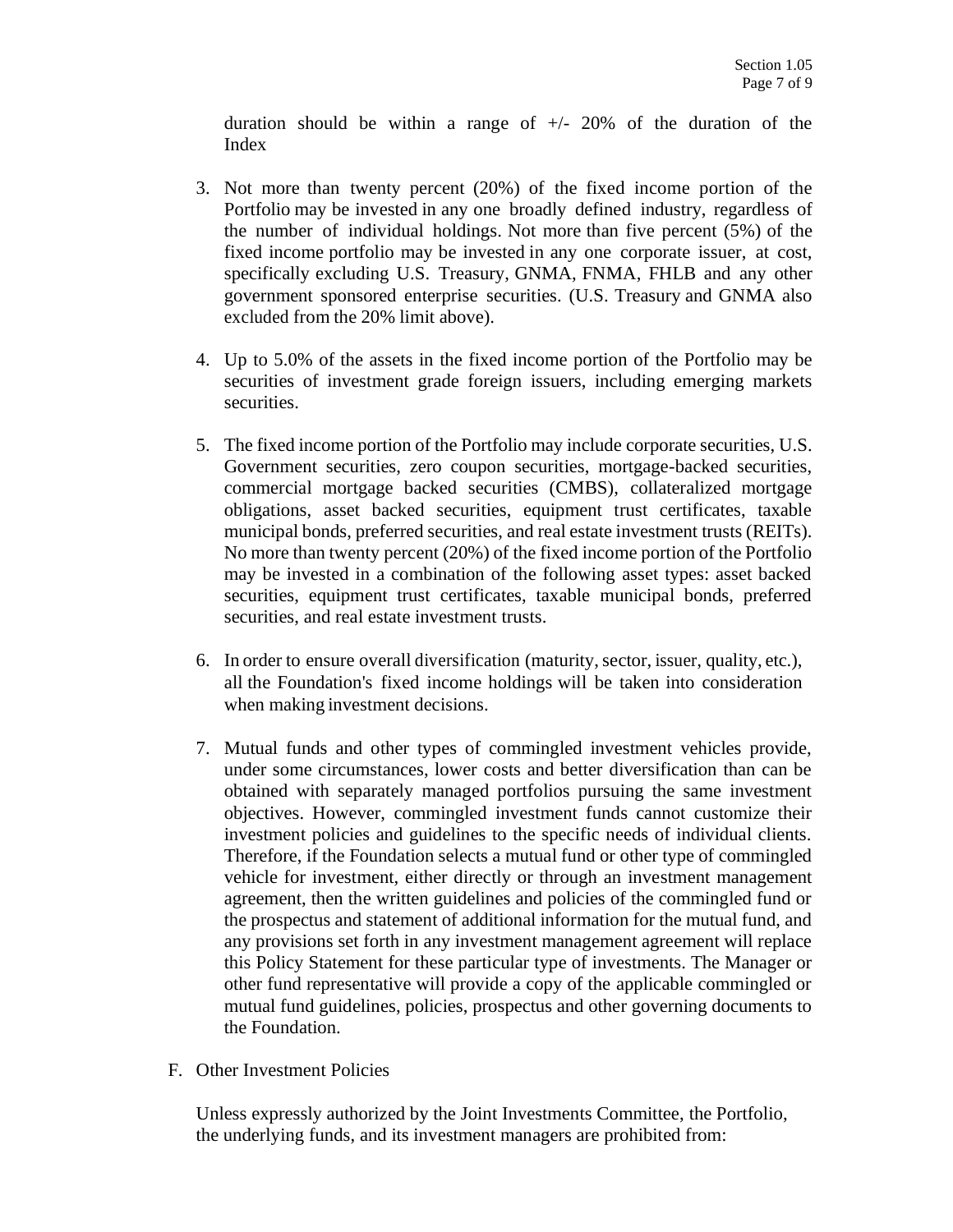- 1. Purchasing securities on margin, or executing short sales.
- 2. Pledging or hypothecating securities, except for loans of securities that are fully collateralized within the mutual fund investment.
- 3. Purchasing or selling derivative securities for speculation or leverage.
- 4. Purchasing corporate bonds that are convertible to equity.
- 5. Purchasing highly levered mortgage securities, which for the purpose of this policy, are defined as inverse floating rate securities, interest or principal only strips, or any combination thereof.
- 6. Purchases of real estate, oil & gas properties, or other natural resource related properties with the exception of REITs or marketable real estate securities.
- 7. Investments in limited partnerships.
- 8. Purchasing Repurchase Agreements, Senior Loans, Collateralized Debt Obligations, Collateralized Bond Obligations, Collateralized Loan Obligations, Structured Investment Vehicles, Special Purpose Entity Obligations, swaps or other derivative contracts.
- 9. Engaging in investment strategies that have the potential to amplify or distort the risk of loss beyond a level that is reasonably expected given the objectives of their portfolios.
- VI. Monitoring Portfolio Investments and Performance

The Investment Committee and Joint Investments Committee will monitor the Portfolio's investment performance against the Portfolio's stated investment objectives. The Investment Committee and Joint Investments Committee will formally assess the Portfolio and the performance of its underlying investments as follows:

- A. The Portfolio's composite investment performance (net of fees) will be judged against the following standards:
	- 1. The Portfolio's absolute long-term real return objective.
	- 2. A composite benchmark consisting of the following unmanaged market indices weighted according to the expected target asset allocations stipulated by the Portfolio's investment guidelines.
		- a) U.S. Equity: CRSP US Total Market Index or a similar broad domestic equity index.
		- b) Non-U.S. Equity: FTSE Global All Cap ex US Index or a similar broad international equity index.